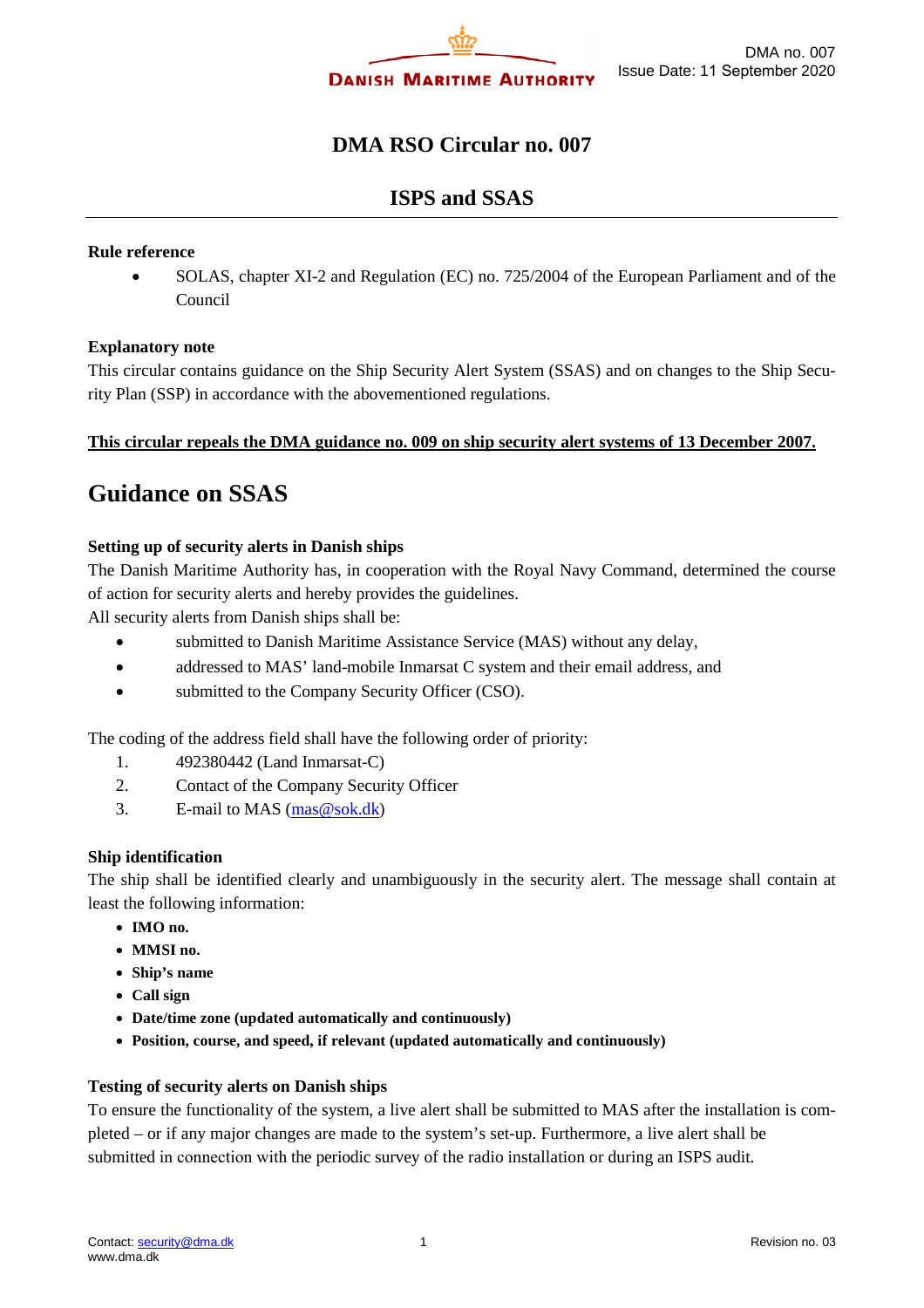## **Carrying out the live alert test**

The test should be carried out by the master, an officer, or a surveyor from a recognised security organisation. Before the test, the following steps must be carried out:

- 1. Inform MAS by e-mail (mas@sok.dk) from the ship no earlier than 48 hours in advance.
- 2. Contact MAS by phone (+45 72 85 03 70) immediately prior to testing, in order to get MAS' approval to carry out the test.

After activating the SSAS, MAS will contact the ship to confirm reception of the alert.

During the periodic survey, it should also be ensured that the ship has encoded ENID number 28941 in the primary Inmarsat-C terminal. Please see Guidance no. 9253 of 28 June 2011 on important messages (OXXO) via Inmarsat-Cas amended.

In case of unintentional activation of the SSAS, MAS must be contacted immediately. (tel. +45 72 85 03 70)

In addition to the mentioned live alert test, the SSAS should be tested regularly, cf. the ISPS Code, item 9.4.18.

Please observe that internal test alerts shall not be sent to MAS.

#### **Documentation for the testing of the SSAS**

Both the annual live alert test and the internal test shall be documented on board in the ISPS security records.

## **Company Security Officer list**

All Danish shipping companies shall inform MAS [\(mas@sok.dk\)](mailto:mas@sok.dk) about the name and contact information of all appointed CSOs. It is important that MAS is in possession of the accurate contact information at all times. The shipping company is responsible for updating MAS with the appropriate contact information.

#### **Reception of Ship Security Alarm through service providers**

Certain companies offer monitoring services for security alerts. These services include the receipt of security alerts from ships at a central office manned day and night and onwards submission to the relevant authority. As an optional extra service, some shipping companies use these service providers in order to meet foreign authorities' requirements on short response periods, for example. The Danish Maritime Authority does not approve any such service providers, as live alerts sent to MAS through intermediate links are not accepted.

#### **Security related information from Danish Authorities**

The recognized security organizations are obliged to verify that Danish ships are in compliance with Guidance no. 9253 of 28 June 2011 on important messages (OXXO) via Inmarsat-C as amended. MAS will communicate security related information to Danish ships through OXXO messages as well as the CSO list.

#### **Security Level in Denmark**

The Danish Ministry of Defence is the responsible authority for determining the security level of the ISPS Code in Danish waters and on board Danish ships. MAS will communicate any change in the security levels on board Danish Ships and in Danish waters.